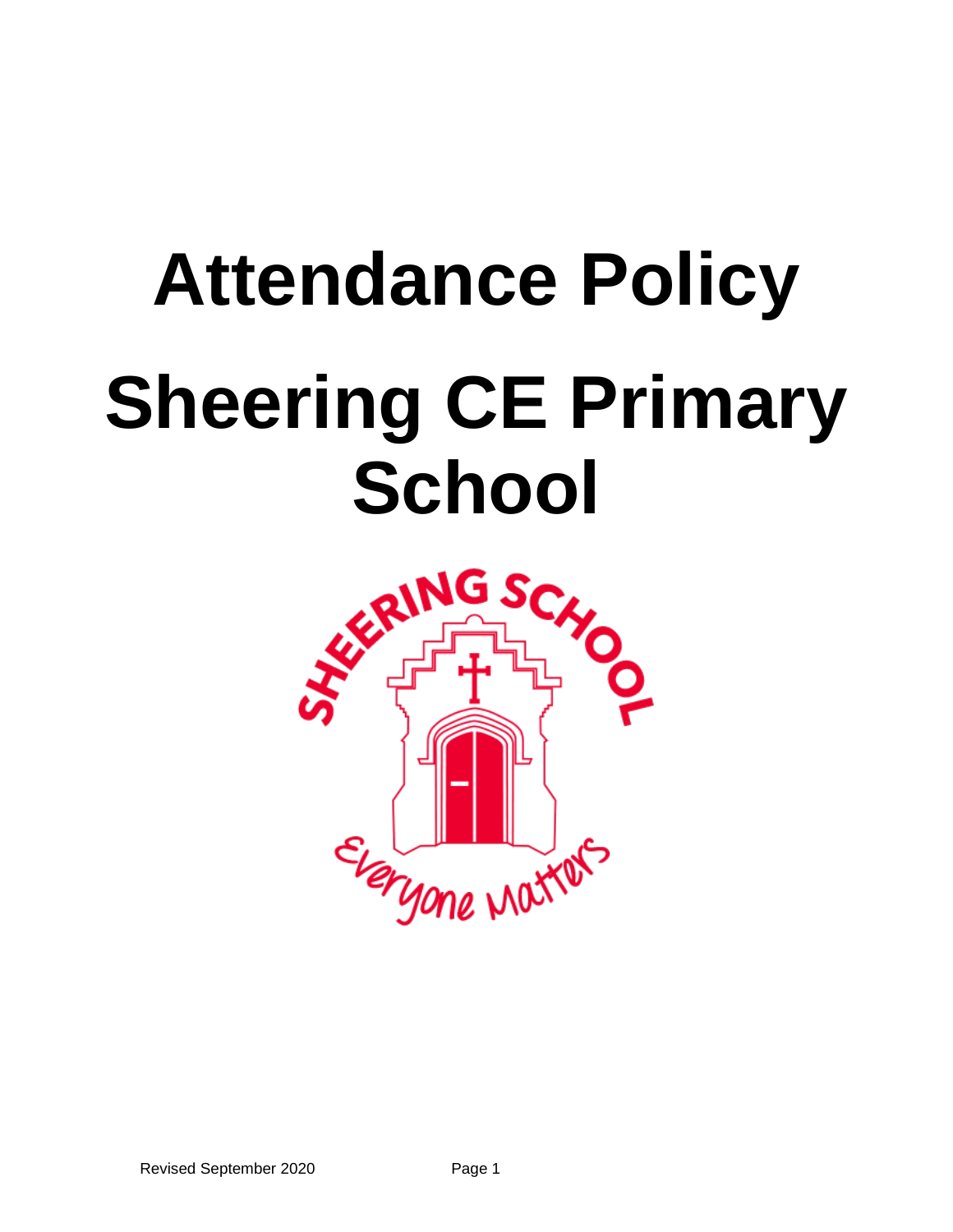# **Sheering CE Primary School**

# **Pupil Attendance Policy**

## **Covid-19 pandemic**

Sheering CE Primary School will implement all DfE policies and guidelines relating to attendance during the Covid-19 pandemic. From September 2020 the expectation is that all pupils will attend school and the Pupil Attendance Policy will be reinstated and implemented.

If parents or students have concerns about attendance during the pandemic they should speak to the school office in the first instance. The school's risk assessment refers to attendance and the steps that the school will take to promote attendance at the current time.

## **Introduction and Background**

Sheering Church of England Primary School is a Christian community, in which relationships are based on mutual respect and consideration for others. At the foundation of our ethos and curriculum are our TERRIFIC (Christian) values which together, provides opportunities for children to develop as resilient, independent, confident and successful learners, with high aspirations, who know how to make a positive contribution to their community and the wider society.

We recognise that positive behaviour and good attendance are essential in order to raise standards of pupil attainment and to give every child/young person the best educational experience possible.

This policy is written with the above statement in mind and underpins our school ethos to:

- promote children's welfare and safeguarding
- ensure every pupil has access to the full time education to which they are entitled
- ensure that pupils succeed whilst at school
- ensure that pupils have access to the widest possible range of opportunities at school, and when they leave school

For our children to gain the greatest benefit from their education it is vital that they attend regularly and be at school, on time, every day the school is open unless the reason for the absence is unavoidable. **It is a rule of this school that pupils must attend every day, unless there are exceptional circumstances and it is the** *headteacher/principal***, not the parent, who can authorise the absence.**

Any absence affects the pattern of a child's schooling and regular absence will seriously affect their learning. Any pupil's absence or late arrival disrupts teaching routines and so may affect the learning of others in the same class. Ensuring a child's regular attendance at school is a parental responsibility and permitting absence from school without a good reason creates an offence in law and may result in prosecution.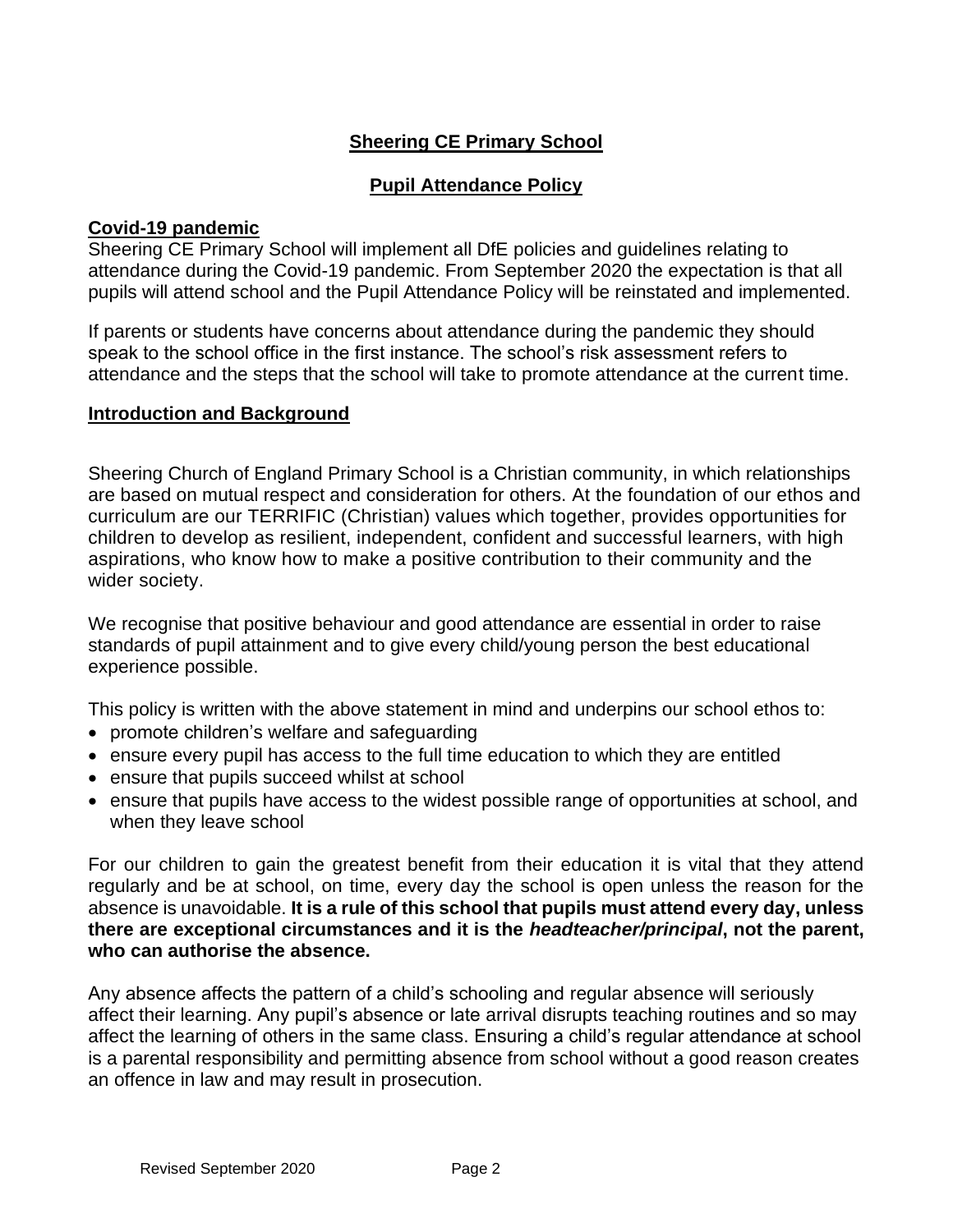This policy has been developed in consultation with school governors, teachers, local Headteacher Associations, the Local Authority and parents and carers. It seeks to ensure that all parties involved in the practicalities of school attendance are aware and informed of attendance matters in school and to outline the schools commitment to attendance matters. It details the responsibilities of individuals and groups involved and the procedures in place to promote and monitor pupil attendance.

Our policy aims to raise and maintain levels of attendance by:

- Promoting a positive and welcoming atmosphere in which pupils feel safe, secure and valued.
- Raising awareness of the importance of good attendance and punctuality
- Ensuring that attendance is monitored effectively and reasons for absences are recorded promptly and consistently.

# **Promoting Regular Attendance**

Helping to create a pattern of regular attendance is the responsibility of parents, pupils and all members of school staff.

To help us all to focus on this we will:

- Give parents/carers details on attendance in our newsletters
- Report to parents/carers annually on their child's attendance with the annual school report.
- Contact parents/carers should their child's attendance fall below the school's target for attendance.
- Celebrate excellent attendance by displaying and reporting individual and class achievements
- Reward good or improving attendance

# **Understanding Types of Absence**

Every half-day absence from school has to be classified by the school (not by the parent/carer), as either AUTHORISED or UNAUTHORISED. This is why information about the cause of any absence is always required. Each half-day is known as a 'session'

**Authorised absences** are morning or afternoon sessions away from school for a genuine reason such as illness (although you may be asked to provide medical evidence for your child before this can be authorised), medical or dental appointments which unavoidably fall in school time, emergencies or other unavoidable cause.

**Unauthorised absences** are those which the school does not consider reasonable and for which no 'leave' has been given. This type of absence can lead to the Local Authority using sanctions and/or legal proceedings which may include issuing each parent with a Penalty Notice for £120, reduced to £60 if paid within 21 days or referring the matter to the Magistrates Court whereby each parent may receive a fine up to £2500 and/or up to 3 months in prison. If you are found guilty in court you will receive a criminal conviction . Unauthorised absence includes, however is not exhaustive:

- parents/carers keeping children off school unnecessarily e.g. because they had a late night or for non-infectious illness or injury that would not affect their ability to learn.
- absences which have never been properly explained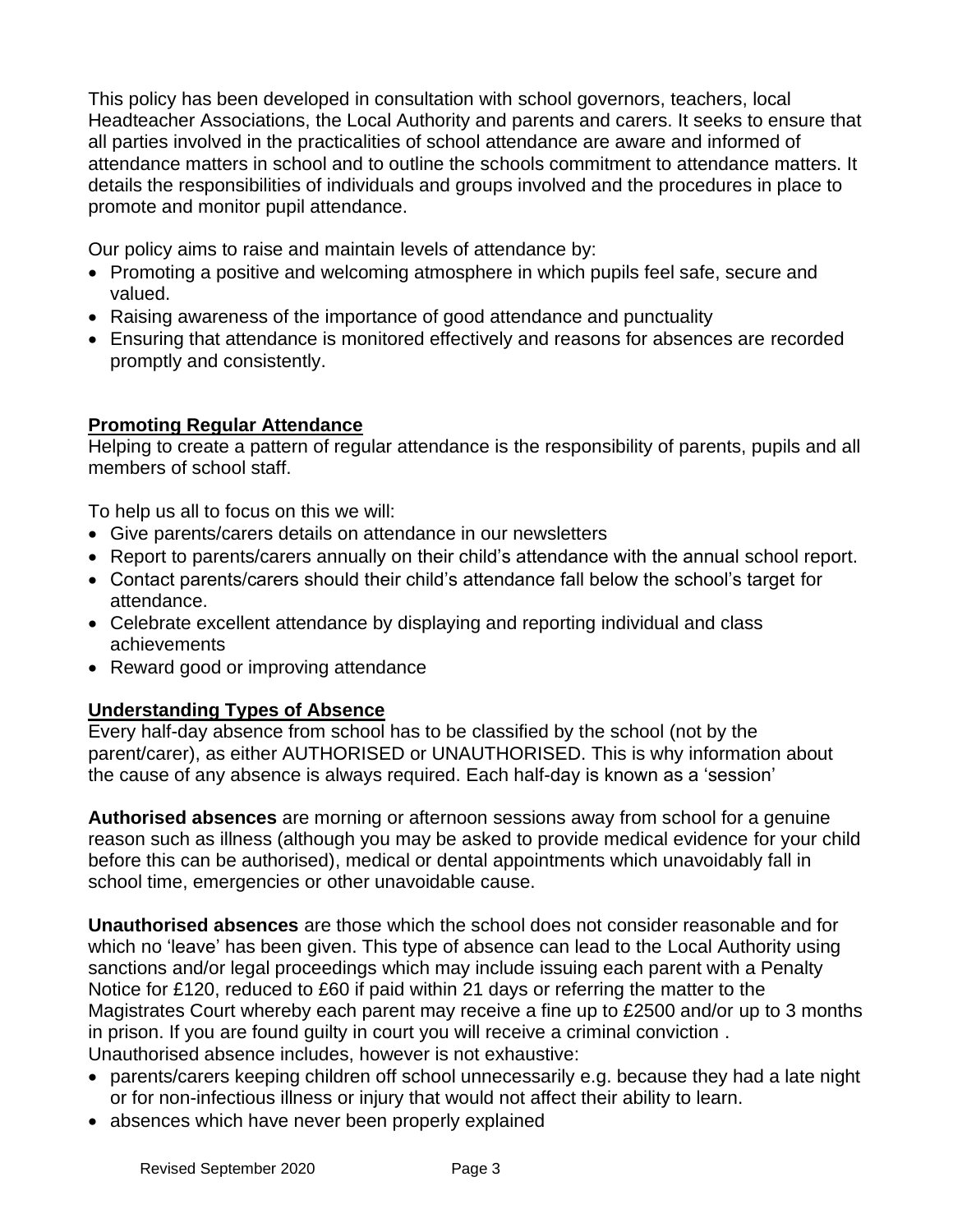- children who arrive at school after the close of registration are marked using a 'U'. This indicates that they are in school for safeguarding purposes however is recorded as an absence for the session.
- shopping trips
- looking after other children or children accompanying siblings or parents to medical appointments
- their own or family birthdays
- holidays taken during term time without leave, not deemed 'for exceptional purposes' by the headteacher- may result in school applying to the local authority to issue a penalty notice or if you have previously been issued a Penalty Notice, the school may request a direct prosecution by the local authority.
- day trips
- other leave of absence in term time which has not been agreed

# **School Attendance and the Law**

**There is no longer any entitlement in law for pupils to take time off during the term to go on holiday.** In addition, the Supreme Court has ruled that the definition of regular school attendance is "in accordance with the rules prescribed by the school".

The Education (Pupil Registration) (England) Regulations 2006 were amended in September 2013. All references to family holidays and extended leave have been removed. The amendments specify that headteachers may not grant any leave of absence during term time unless there are "exceptional circumstances" and they no longer have the discretion to authorise up to ten days of absence each academic year.

It is a rule of this school that a leave of absence shall not be granted in term time unless there are reasons considered to be exceptional by the headteacher, irrespective of the child's overall attendance. Only the headteacher or his/her designate (not the local authority) may authorise such a request and all applications for a leave of absence must be made in writing on the prescribed form provided by the school. Where a parent removes a child when the application for leave was refused or where no application was made to the school, the issue of a penalty notice may be requested by this school.

# **At Sheering School 'exceptional circumstances' will be interpreted as:**

... being of unique and significant emotional, educational or spiritual value to the child which outweighs the loss of teaching time (as determined by the headteacher). The fundamental principles for defining 'exceptional' are events that are "rare, significant, unavoidable and short". By 'unavoidable' we mean an event that could not reasonably be scheduled at another time.

# **We will not consider applications for leave during term time:**

- at any time in September. This is very important as your child needs to settle into their new class as quickly as possible.
- during assessment and test periods in the school's calendar affecting your child.
- when a pupil's attendance record already includes any level of unauthorised absence or they have already been granted authorised leave within that academic year.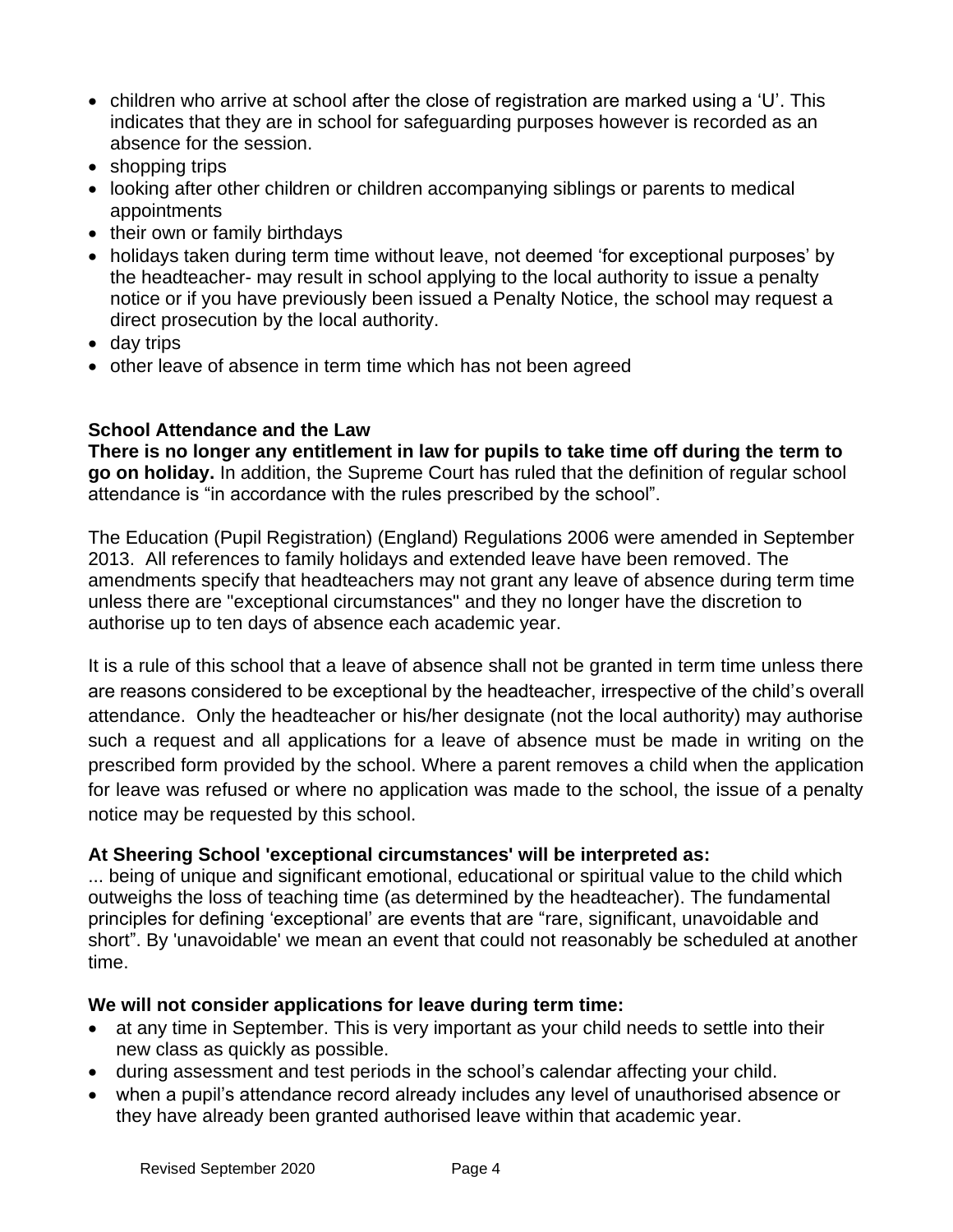Whilst any child may occasionally have time off school because they are ill, sometimes they can be reluctant to attend school. Any problems with regular attendance are best sorted out between the school, the parents and the child. If a parent thinks their child is reluctant to attend school then we will work with that family to understand the root problem and provide any necessary support. We can use outside agencies to help with this such as the School Nurse, Local Authority Attendance Compliance Team or a Child and Family Support Worker.

# **Persistent Absenteeism (PA)**

A pupil is defined by the Government as a **'persistent absentee'** when they miss 10% or more schooling across the school year for whatever reason. Absence at this level will cause considerable damage to any child's education and we need a parent/carer's fullest support and co-operation to tackle this.

We monitor all absence, and the reasons that are given, thoroughly. If a child is seen to have reached the PA mark or is at risk of moving towards that mark we will inform the parent/carer. PA pupils are tracked and monitored carefully. We also combine this with academic tracking where absence affects attainment. All our PA pupils and their parents are subject to a school based meeting and the plan may include: allocation of additional support through the School Nurse, Local Attendance Adviser, Home School Liaison Worker, Local Authority, Family Solutions or Social Care. We may also use circle time, individual incentive programmes, individual targets and participation in group activities to support us in raising attendance.

# **Absence Procedures**

# **If a child is absent from school the parent/carer must follow the following procedures:**

- Contact the school on the first day of absence before *9.20 am*. The school has an answer phone available to leave a message if nobody is available to take your call, or call into school personally and speak to the office staff
- Contact the school on every further day of absence, again before *9.20am*
- Ensure that your child returns to school as soon as possible and you provide any medical evidence if requested to support the absence.

# **If your child is absent we will:**

- Telephone or text you on the first day of absence if we have not heard from you however it is your responsibility to contact us
- Write to you if your child's attendance is below 95%
- Invite you in to school to discuss the situation with our School Welfare Officer, Child and Family Support Worker or Headteacher if absences persist
- Refer the matter to the Local Authority for relevant sanctions if attendance deteriorates following the above actions

# **Attendance Compliance Team**

Parents are expected to contact school at an early stage and to work with the staff in resolving any problems together. This is nearly always successful. If difficulties cannot be sorted out in this way, the school may refer the child to the Local Authority. Local Authority Attendance Specialists work with schools, families and other professionals to reduce persistent absence and improve overall attendance. If attendance does not improve, legal action may be taken in the form of a Penalty Notice (see Annex A for the Essex Code of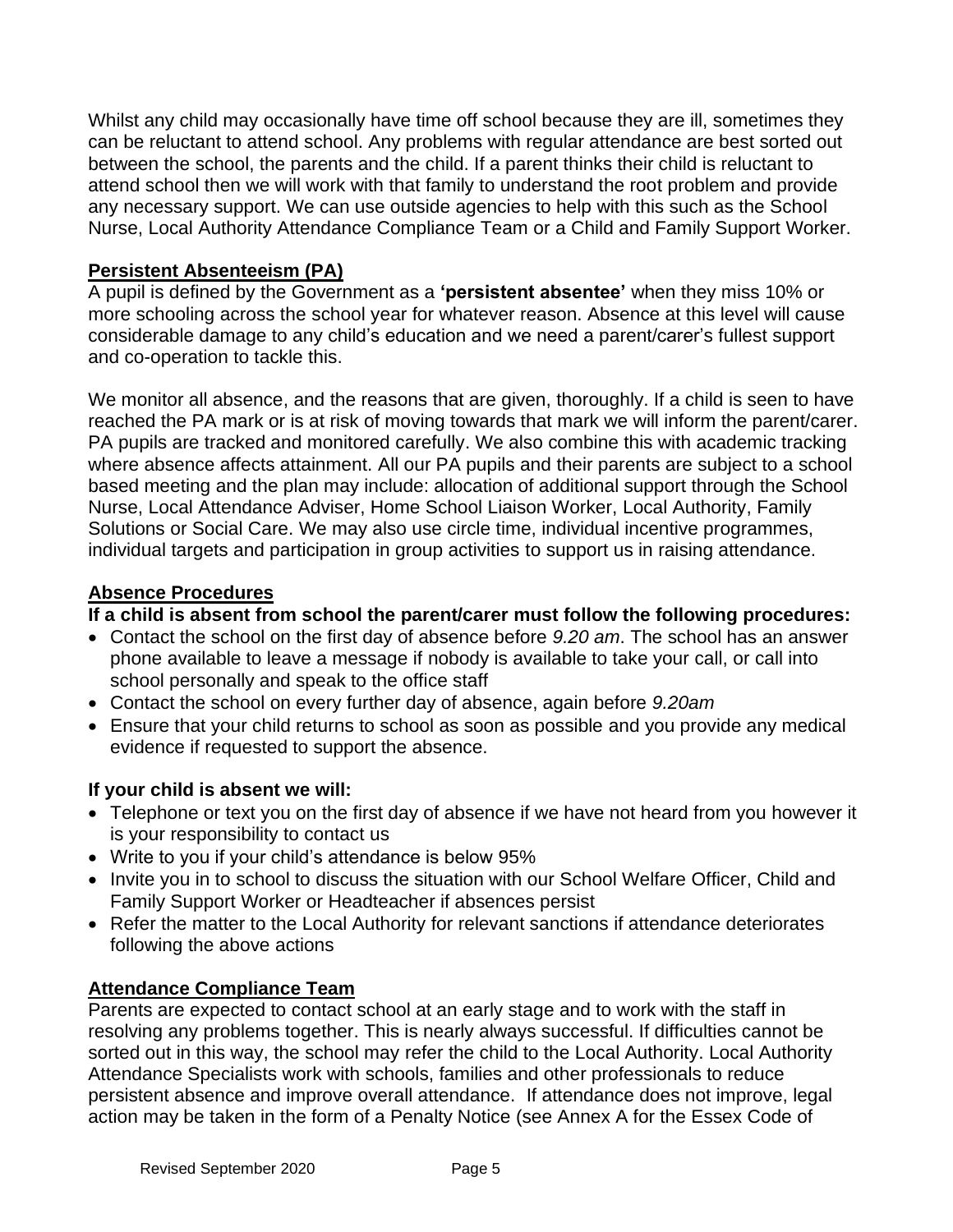Conduct), prosecution in the Magistrates Court or the application of an Education Supervision Order, designed to strengthen parental responsibilities and ensure improved attendance.

# **Lateness**

Poor punctuality is not acceptable. If a child misses the start of the day they can miss work and do not spend time with their class teacher getting vital information and news for the day. Late arriving pupils also disrupt lessons, can be embarrassing for the child and can also encourage absence. Good time-keeping is a vital life skill which will help our children as they progress through their school life and out into the wider world.

## **How we manage lateness:**

The school day starts from 8:45am when children can begin to come into school. Registers are taken at 9:00-9:10am (during this period of staggered entry times) and your child will receive a late mark 'L' if they are not in by that time. Children arriving after are required to come in to school via the school office if accompanied by a parent or carer, the parent/carer will sign them into our 'Late Book' and provide a reason for their lateness which is recorded. The school may send home 'late notes' in order to keep parents and carers informed.

At *9.20am* the registers will be closed. In accordance with the Regulations, if your child arrives after that time they will receive a mark that shows them to be on site 'U', but this will **not** count as a present mark and it will mean they have an unauthorised absence. This may mean that you could face the possibility of being issued with a Penalty Notice if the problem persists. If your child has a persistent late record you will be asked to meet with the School Welfare Officer and/or Child and Family Support Worker, but you can approach us at any time if you are having problems getting your child to school on time. We expect parents and staff to encourage good punctuality by being good role models to our children and celebrate good class and individual punctuality.

If leave of absence is authorised, the school will not provide work for children to do during their absence. Parents are however advised to read with their children and encourage them to write a diary while they are away.

# **Deletion from Roll**

For any pupil leaving Sheering Primary School*,* other than at the end of year 6*,* parents/carers are required to complete a 'Pupils moving from *school*' form which can be obtained from the school office. This provides school with the following information: Child's name, class, current address, date of leaving, new home address, name of new school, address of new school. This information is essential to ensure that we know and safeguard the whereabouts of all of our pupils.

It is crucial that parents keep school updated with current addresses and contact details for key family members in case of emergency.

# **Summary**

The school has a legal duty to publish its absence figures to parents and to promote attendance.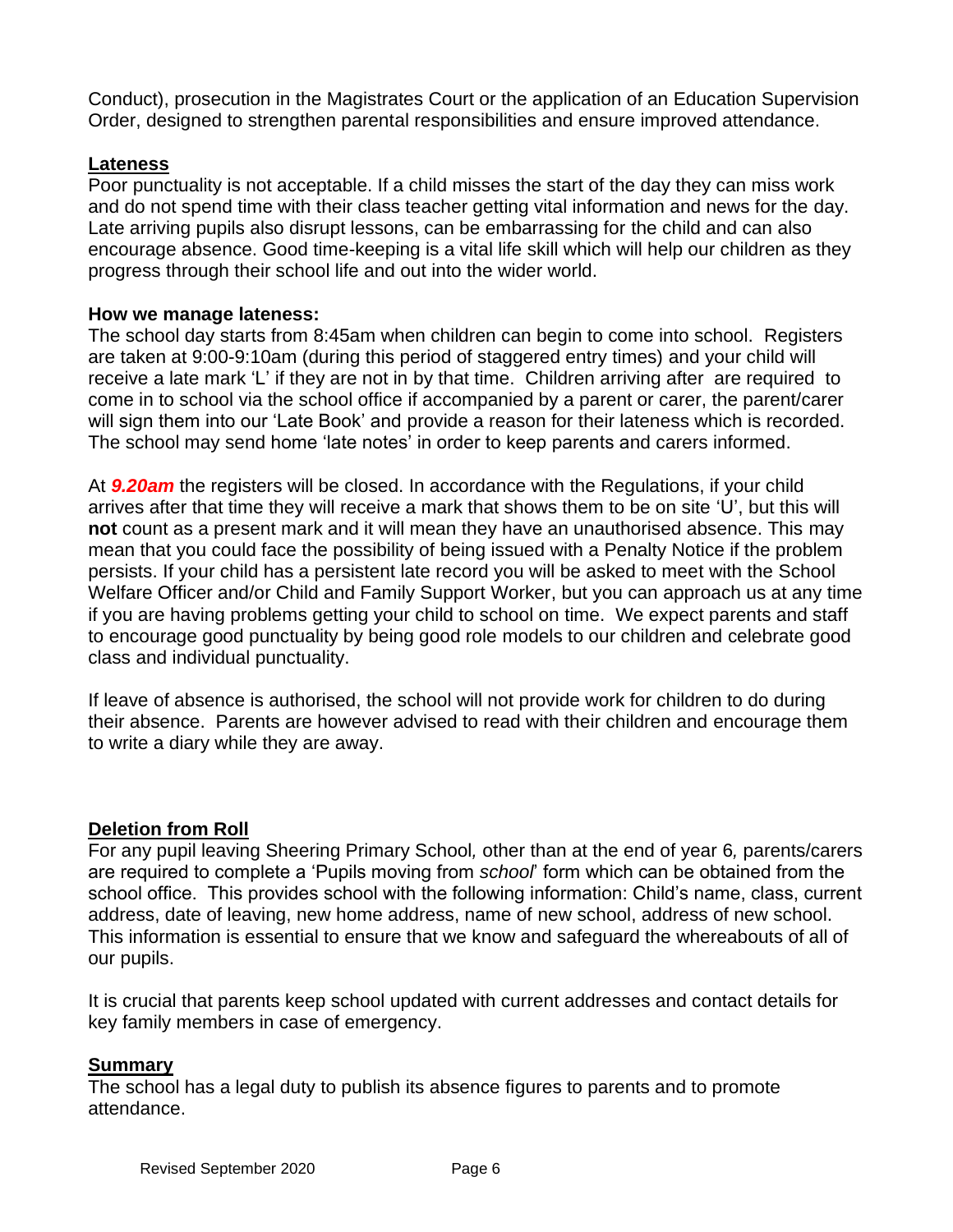Equally, parents have a duty to make sure that their children attend school, on time, every day.

*All school staff and the Governing Body are committed to working with parents and pupils as the best way to ensure as high a level of attendance as possible.*

# **Annex A**

# **ESSEX CODE OF CONDUCT PENALTY NOTICES FOR PARENTS OF TRUANTS AND PARENTS OF PUPILS EXCLUDED FROM SCHOOL ANTI-SOCIAL BEHAVIOUR ACT 2003 SECTION 23**

The purpose of this local code of conduct is to ensure that the powers are applied consistently and fairly across the Local Authority area to all Essex residents.

The Government requires Local Authorities to issue a code of conduct and any persons issuing Penalty Notices to a parent<sup>1</sup> must do so in accordance with this protocol. Essex County Council is legislatively responsible for administering the Penalty Notice scheme and will do so in accordance with a number of legislative and nonlegislative requirements.

The Essex code has been agreed following consultation with;

- Essex County Council representatives Attendance Compliance Team and Essex Legal Services.
- Representatives from Governing Bodies and Headteachers of Essex Schools
- Essex Police
- Persons accredited under Essex Police's Community Safety Accreditation Scheme (CSAS)

The Code of Conduct is in accordance with the following legislation;

**LEGISLATIVE FRAMEWORK FOR EDUCATION PENALTY NOTICES** 

The legal framework governing school attendance and the responsibilities of parents of excluded pupils, schools and the LA is set out in a succession of acts, regulations and other guidance.

## **Education Act 1996**

Under Section 7 of the Act: the parent is responsible for making sure that their child of compulsory school age receives efficient full time education that is suitable to the child's age, ability and aptitude and to any special educational needs that the child may have, this can be by regular attendance at school, or otherwise (the parent can choose to educate their child themselves). If it appears to the LA that a child of compulsory school age is not

<sup>&</sup>lt;sup>1</sup> All those defined as a parent under Section 576 Education Act 1996 are parents for the purpose of these provisions. This means that all natural parents, whether they are married or not; any person who, although not a natural parent, has parental responsibility (as defined in the Children Act 1989) for a child or young person; and any person who, although not a natural parent, has care of a child or young person. Having care of a child or young person means that a person with whom the child lives and who looks after the child, irrespective of what their relationship is with the child, is considered to be a parent in education law. Parent means each and every parent coming within the definition (whether acting jointly or separately) and should not be taken to mean that provisions only apply to parent in the singular. As with prosecutions under Section 444 Education Act 1996 a penalty notice may be issued to each parent liable for the offence.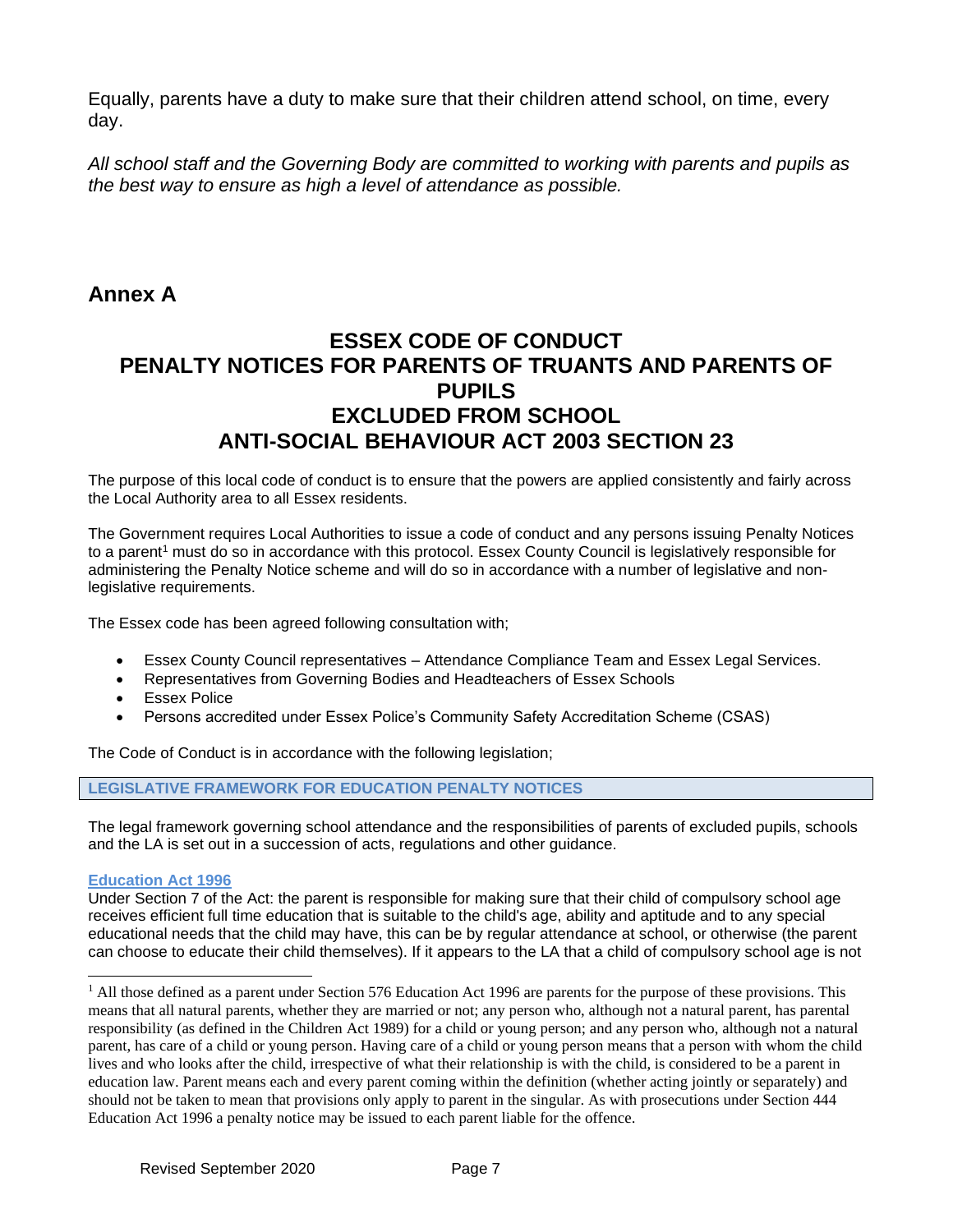receiving a suitable education, either by regular attendance at school or otherwise then they must begin procedures for issuing a School Attendance Order under Section 437 of the Education Act 1996. If a child of compulsory school age who is registered at a school fails to attend the school regularly the parent is guilty of an offence under Section 444(1) of the Education Act 1996. In addition, if it can be proved that a parent knew of the child's non-attendance and failed to act, then they may be found guilty under Section 444(1 A). This offence (known as the higher or aggravated offence) can lead to a warrant being issued compelling a parent to attend court and conviction may result in a higher level fine and/or a custodial sentence.

On 6 April 2017, in the case of Isle of Wight Council v Platt [2017] UKSC 28, the Supreme Court ruled that the word 'regularly' means 'in accordance with the rules prescribed by the school.'

## **Anti-social Behaviour Act 2003**

## <http://www.legislation.gov.uk/ukpga/2003/38/contents>

The Act added two new sections (444A and 444B) to the Education Act. It introduced penalty notices as an alternative to prosecution under Section 444; the issuing of penalty notices is governed by:

- The Education (Penalty Notices) (England) Regulations 2007
- The Education (Penalty Notices) (England) (Amendment) 2013

<http://www.legislation.gov.uk/uksi/2013/757/contents/made>

## **Children Act 1989**

<http://www.legislation.gov.uk/ukpga/1989/41/section/36>

**Crime and Disorder Act 1998** 

<https://www.legislation.gov.uk/ukpga/1998/37/section/16>

**Education and Inspections Act 2006** 

<http://www.legislation.gov.uk/ukpga/2006/40/contents>

**The Education (Pupil Registration) (England) Regulations 2006 (Amended 2013)**

<http://www.legislation.gov.uk/uksi/2013/756/regulation/2/made>

## **AUTHORISATION TO ISSUE PENALTY NOTICES**

Primary responsibility for issuing penalty notices rests with the Local Authority (LA). It has been agreed that the Attendance Compliance Team, on behalf of Essex LA, will usually issue penalty notices. The Service will administer the scheme from any funds obtained as a result of issuing penalty notices.

Head Teachers (and Deputy Head Teachers and Assistant Head Teachers authorised by the head teacher) and police, and persons accredited by the community safety accreditation scheme are all able to issue the notices under the Act, although there is no requirement for them to do so.

In Essex it has been agreed that the Police and Head Teachers will not issue penalty notices to parents. Persons accredited through the Community Safety Accreditation Scheme<sup>2</sup> are authorised to do so.

<sup>2</sup> Accredited companies at time of this publication are Attendance Solutions Essex, Aquinas School Attendance Provisions and NEMAT Support Services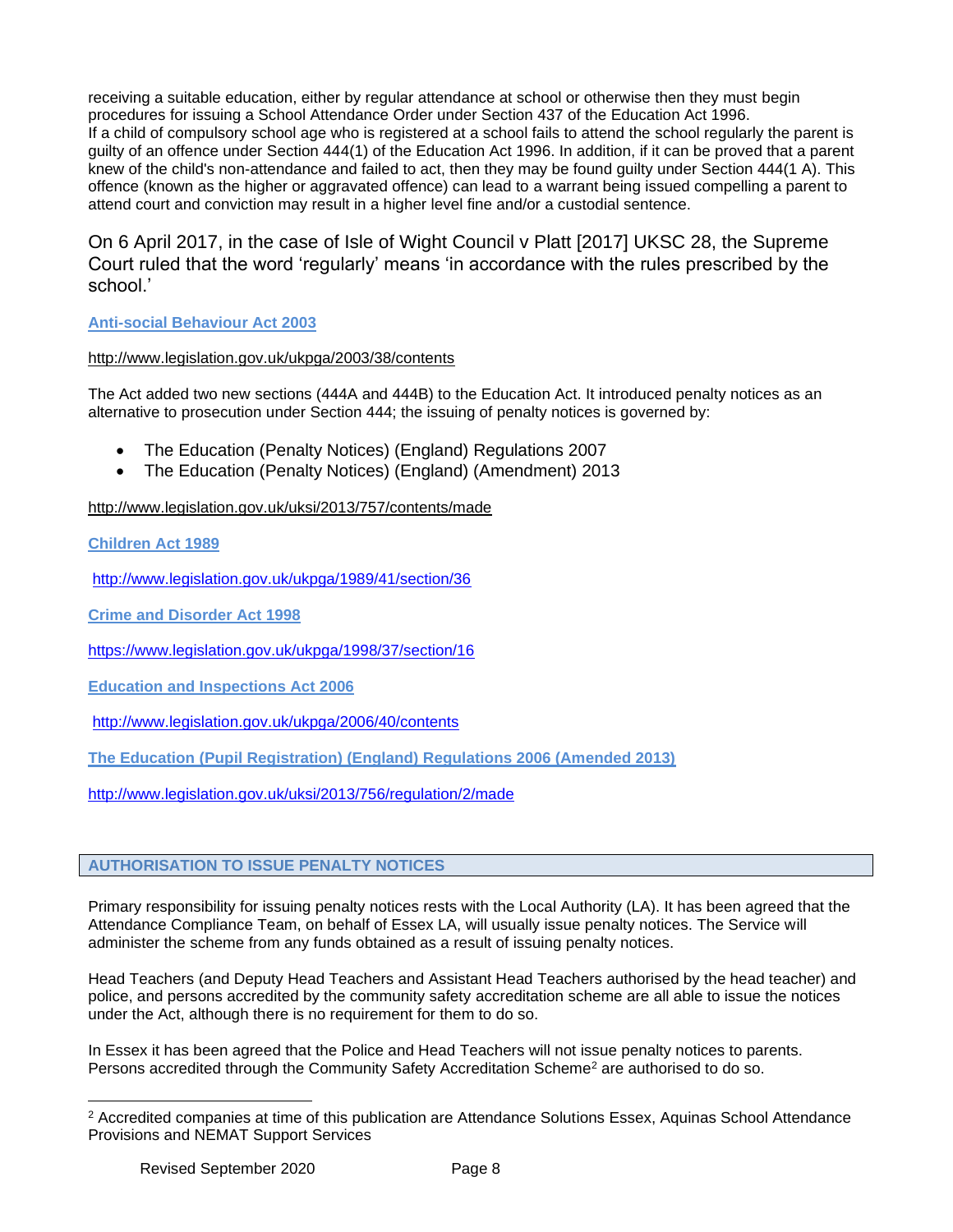## **CIRCUMSTANCES IN WHICH A PENALTY NOTICE MAY BE ISSUED**

Penalty Notices apply to pupils of statutory school age, which commences the term immediately following the child's  $5<sup>th</sup>$  birthday and finishes on the last Friday in June of school year in which they turn 16.

Penalty notices will only be issued as a conclusion to a series of processes and when all attempts to address school attendance matters have been unsuccessful. If a previous Penalty Notice has been unsuccessful, rationale and justification should be provided as to why issuing another Penalty Notice would improve the attendance of the student. If schools are not aware of any previous or current legal interventions they must email [attendancecompliance@essex.gov.uk](mailto:attendancecompliance@essex.gov.uk) . A response will be sent within 3 working days. Parents cannot be penalised more than once for the same period of absence.

Domestic and European legislation and case law makes it clear that when serving a formal Notice in criminal proceedings, the recipient must be clearly and unambiguously identified. For the Purpose of issuing a Penalty Notice under this Code, the parent's first and last name must be cited on the Notice and any covering letter. Essex partners have agreed to use Penalty Notices for the following circumstances however the offence under s444 Education Act 1996 is the same whether issued for unauthorised leave of absence (ULA) or irregular school attendance (ISA):

## **Penalty notices for unauthorised leave of absence (ULA)<sup>3</sup>**

Penalty Notices may be issued where there have been at least 10 consecutive sessions of unauthorised absence for the purpose of a holiday, whereby a parent made an application to the School which the Head Teacher has deemed not for exceptional circumstances. In addition, a Penalty Notice may also be issued, whereby the parent did not submit a leave of absence request, however the school have reason to believe the absence was for the purpose of a holiday and should not be authorised as parent has not provided any additional evidence which the Head Teacher deems appropriate to support the absence. In addition to the above criteria, due to the importance of pupils settling into school at the commencement of the school year, Penalty Notices may also be issued if there have been at least 6 consecutive sessions of unauthorised absence during the first two weeks of September due to a term-time holiday.

The Local Authority requests that for Penalty Notices to be issued, parents must be duly warned of the legal ramifications under separate cover if they remove their child from school for the purpose of a holiday. Schools/Academies must reference the use of Penalty Notices within their Attendance Policy which must be available to all parents/carers online and/or in hard copy within the school, accessible to parents to read. Schools should remind parents of the protocol regarding leave of absence during term time.

## **Penalty Notices for Irregular School Attendance (ISA)**

Penalty Notices may be issued where there has been at least 10 sessions of unauthorised absence during the previous 10 school weeks.

Parents must have been issued with a Legal Action Warning Letter with accompanying Legal fact sheet and given opportunities to inform the school of any factors impacting on their ability to ensure their child attends school regularly. Warning letters are valid for 18 calendar weeks.

The Local Authority advises that the following template is used for irregular school attendance referrals as this has been specifically designed to enable the progression of cases if appropriate. This letter must be on headed paper from the school or accredited persons issuing the notice. The legal fact sheet must be included

[https://schools.essex.gov.uk/pupils/Attendance\\_Compliance/Documents/Legal%20Action%20Warning%20Letter](https://schools.essex.gov.uk/pupils/Attendance_Compliance/Documents/Legal%20Action%20Warning%20Letter%20for%20schools.docx) [%20for%20schools.docx](https://schools.essex.gov.uk/pupils/Attendance_Compliance/Documents/Legal%20Action%20Warning%20Letter%20for%20schools.docx) .

<sup>3</sup> Truancy/unauthorised/irregular school attendance refers to absence from school without permission or good reason and the absence is unauthorised by the school.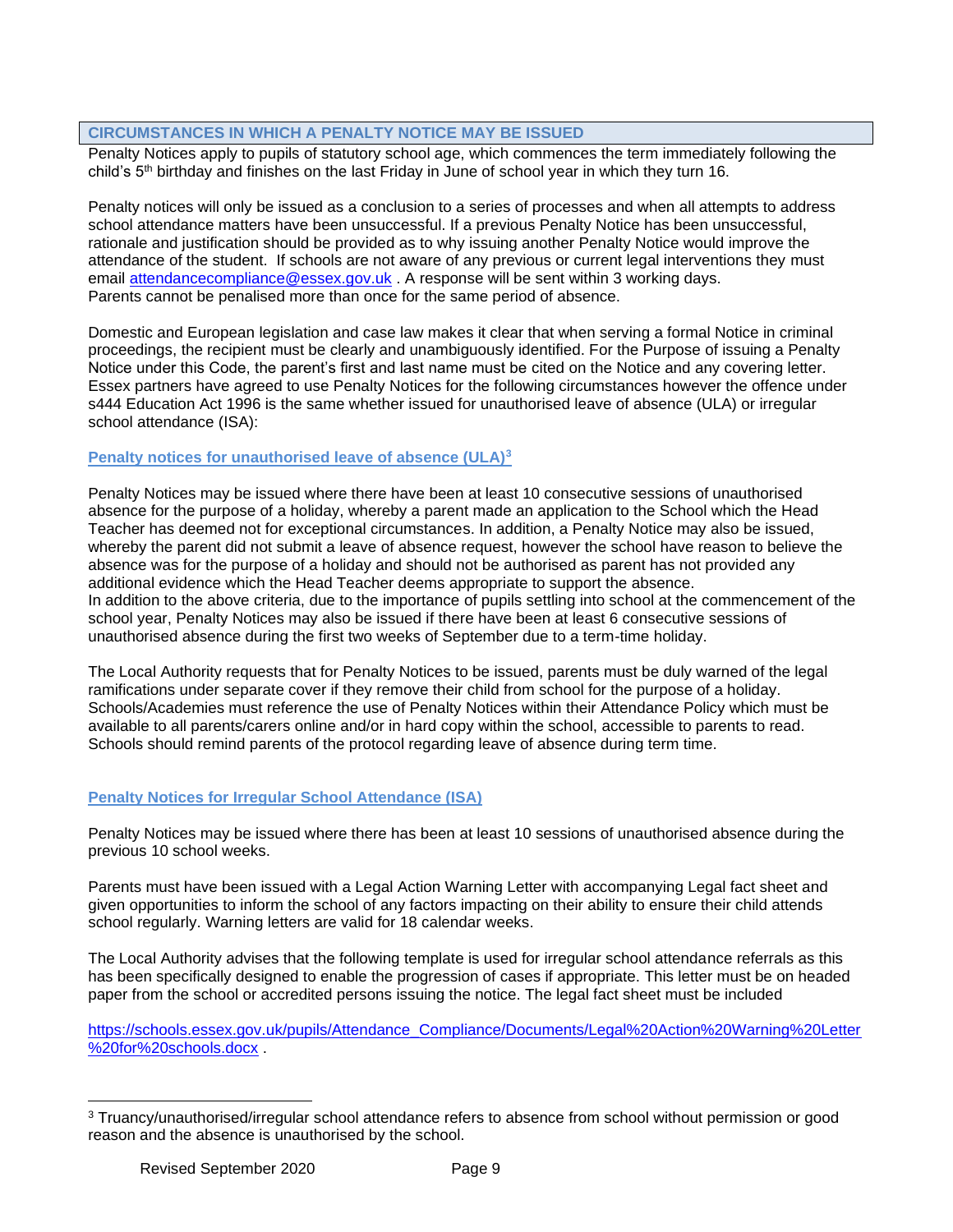Failure to adequately issue warning to parents may result in the Penalty Notice being withdrawn or not issued.

All penalty notice referrals or notifications from Accredited Persons must be sent via Essex County Council's online portal and all relevant pre-referral work in accordance with the Local Authority requirements must be uploaded alongside the referral/notification.

The Local Authority must be satisfied that the substantive offence in accordance with s.444 Education Act 1996 has been committed prior to issuing a Penalty Notice.

Evidence of attempts to address attendance concerns within the previous 8 weeks prior to requesting or notifying of a Penalty Notice must be submitted. Satisfactory evidence includes letters, notes of home visits, meetings, telephone calls etc.

N.B. *for ULA and ISA PN's consideration should always be given to whether it is appropriate to issue to absent parents.*

**Number of Penalty Notices which can be issued for Irregular school attendance/unauthorised leave of absence**

Discretion will be used to enable up to two penalty notices to be issued to each parent for each child within a twelve month period. If the law continues to be broken around school attendance the Attendance Compliance Team may instigate legal proceedings.

**Number of Penalty Notices which can be issued for pupils identified during a school attendance and exclusion sweep** 

School attendance and exclusion sweeps take place in Essex and children stopped are often with parents condoning the absence.

If the Head Teacher has not authorised the absence of a pupil stopped by a Local Authority Officer and Police Officer on a sweep and there has been at least 9 unauthorised absences for that pupil during the preceding 10 schools weeks, school will issue a legal action warning letter to the parent within 14 days. If there are any further unauthorised absences, during the following 18 calendar weeks a referral to the Attendance Compliance Team may be submitted for a Penalty Notice to be issued.

Essex will issue no more than two penalty notices to a parent in a twelve month period for pupils identified on a school attendance and exclusion sweep. If the law continues to be broken around school attendance the Attendance Compliance Team will instigate legal proceedings.

## **Excluded children**

When a child is excluded from school, the parent will be responsible for ensuring that their child is not found in a public place during normal school hours on the first five days of each and every fixed period or permanent exclusion. (Section 103 Education and Inspections Act)

The excluding school must have notified the parent informing them of their duty and warning that a penalty notice could be issued.

Where there is more than one person liable for the offence, a separate penalty notice may be issued to each person.

Where a pupil is present in a public place in the first five days of a fixed period exclusion the Essex Local Authority would issue a penalty notice if the school is in their area. Where the child has been permanently excluded, it would be the authority where the child resides.

**Number of penalty notices which can be issued for exclusion**

Essex will issue a maximum of 2 penalty notices per parent for each child during a 12 month period.

**Number of penalty notices which can be issued for unauthorised leave of absence**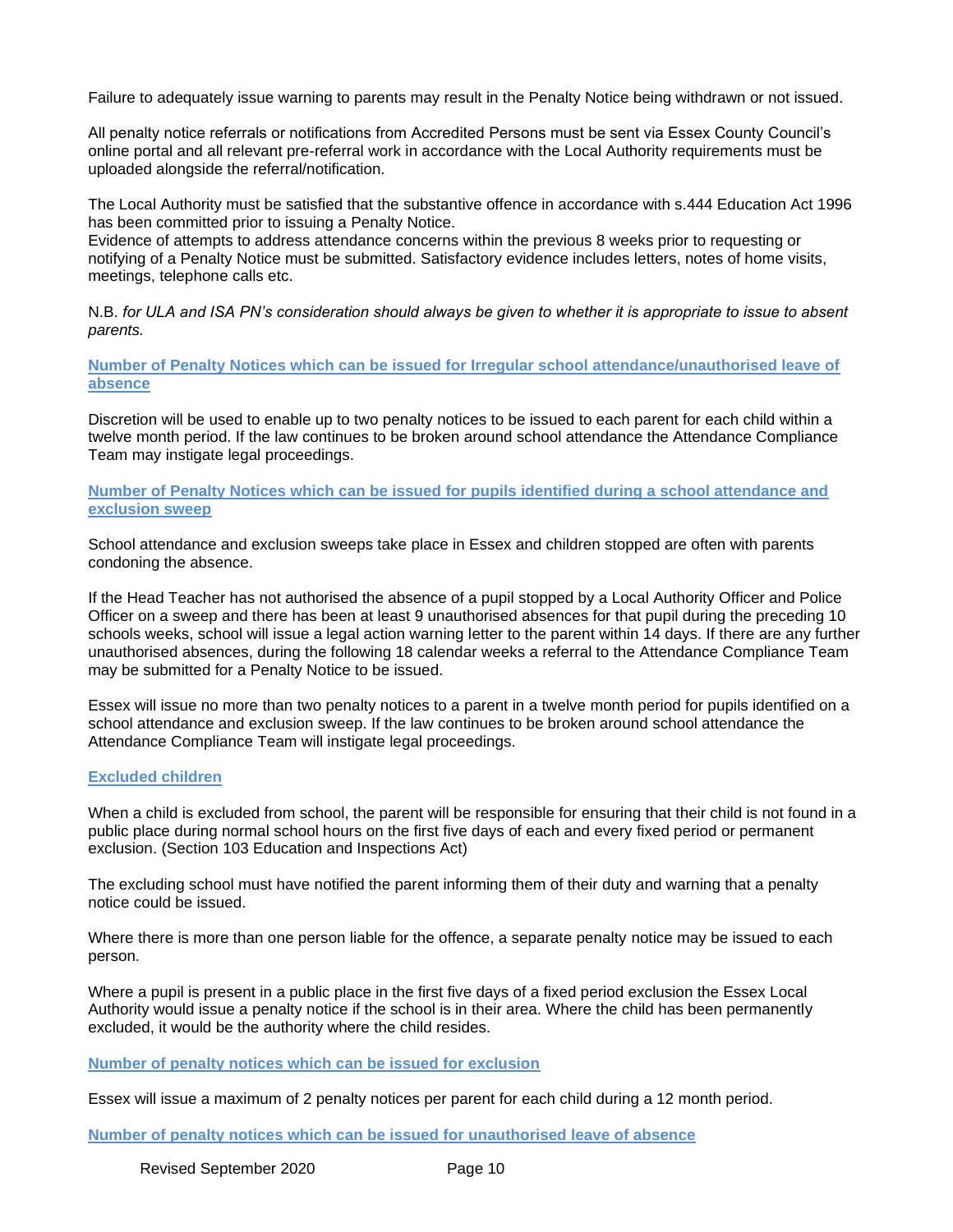Essex will issue no more than two penalty notices to a parent in a twelve month period for unauthorised leave of absence. If the law continues to be broken around school attendance, the Attendance Compliance Team will consider further legal interventions.

## **PAYMENT OF PENALTY NOTICE**

The penalty for each parent issued with a Penalty Notice is £120 for each child, however if paid within 21 days of receipt of the notice, it is reduced to £60. (Service by post is deemed to have been effected, unless the contrary is proved, on the second working day after posting the notice by first class post).

All penalties are paid to the LA and revenue generated is retained to administer the system and contribute towards s444 prosecutions following the non-payment of the Penalty Notice.

If the penalty is not paid in full by the end of the 28 day period, the Attendance Compliance Team will either prosecute for the offence to which the notice applies or withdraw the notice. The prosecution is not for nonpayment of the notice but is a prosecution for irregular school attendance – Education Act 1996 Section 4441.

There is no statutory right of appeal against the issuing of a penalty notice.

#### **WITHDRAWAL OF PENALTY NOTICE**

A penalty notice may be withdrawn by the local authority named in the notice under the following circumstances:

- Where the local authority deems it ought not to have been issued i.e. where it has been issued outside the terms of the local code of conduct or where the evidence does not support the issuing of a penalty notice
- It appears to the local authority that the notice contains material errors
- Where it has been issued to the wrong person named as the recipient.

## **CO-ORDINATION BETWEEN THE LOCAL AUTHORITY AND ITS LOCAL PARTNERS**

The Attendance Compliance Team and its local partners will review this Code of Conduct bi-annually unless local needs require otherwise.

## **VERSIONS**

Original Code of Conduct was introduced in September 2004. Most recent revision - November 2017 Revised March 2019 for implementation from April 2019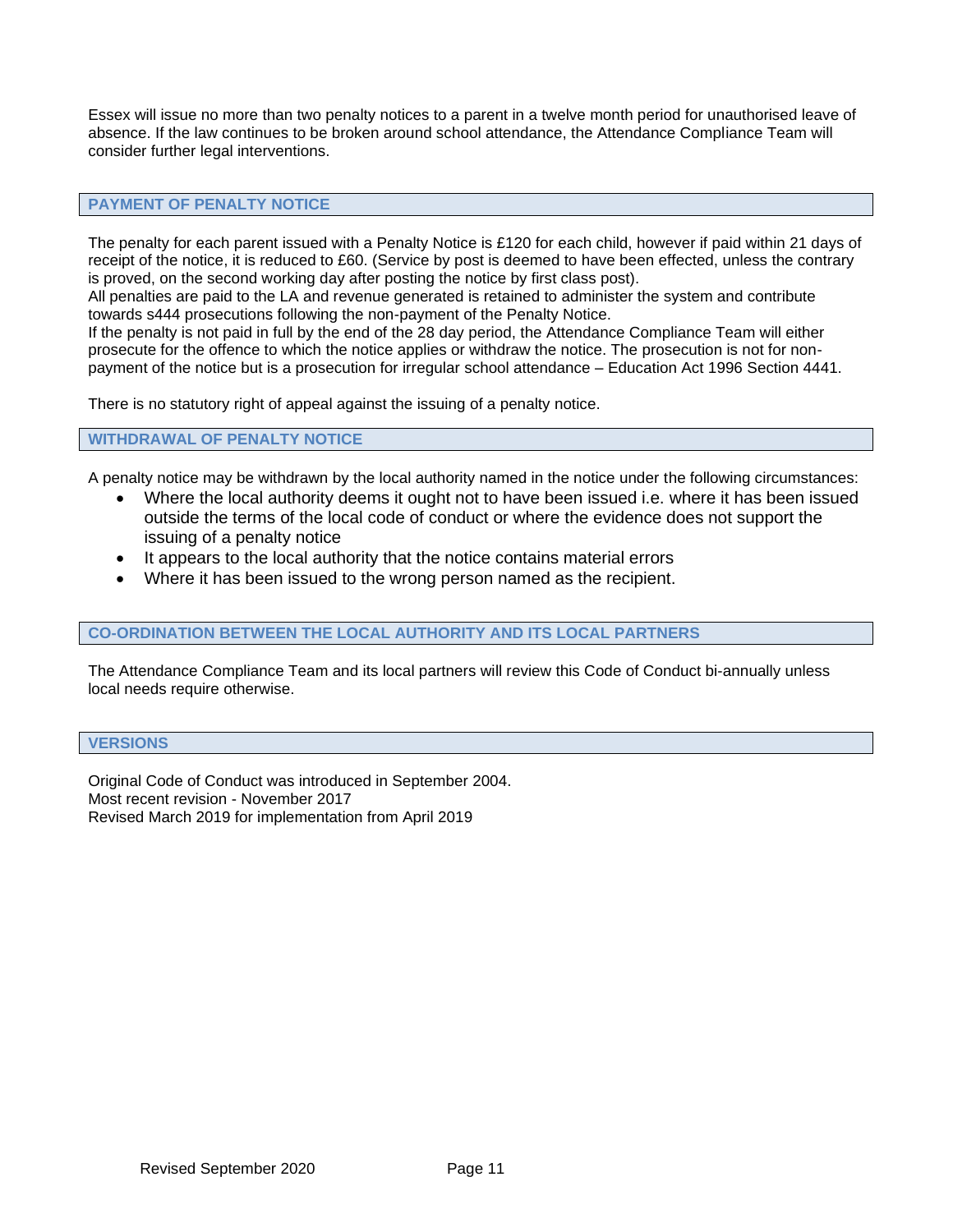# **Annex B**

DfE "The link between absence and attainment at KS2 - 2013/14 academic year"

The analysis of the link between overall absence ….and attainment when taking prior attainment and pupil characteristics into account showed that, for each KS2 and KS4 measure, overall absence had a statistically significant negative link to attainment – i.e. every extra day missed was associated with a lower attainment outcome.



Weeks missed across key stage 2

## **Equal Opportunities**

All pupils (regardless of gender, cultural background, class, disability and ability) will have the opportunity to reach the highest possible achievements without making impossible demands on them. All children will be encouraged to value their own and other people's contributions . For further details see the School's Equal Opportunities Policy.

Policy Date: September 2020

## **Ratified by the Governing Body**:

Revised September 2020 Page 12